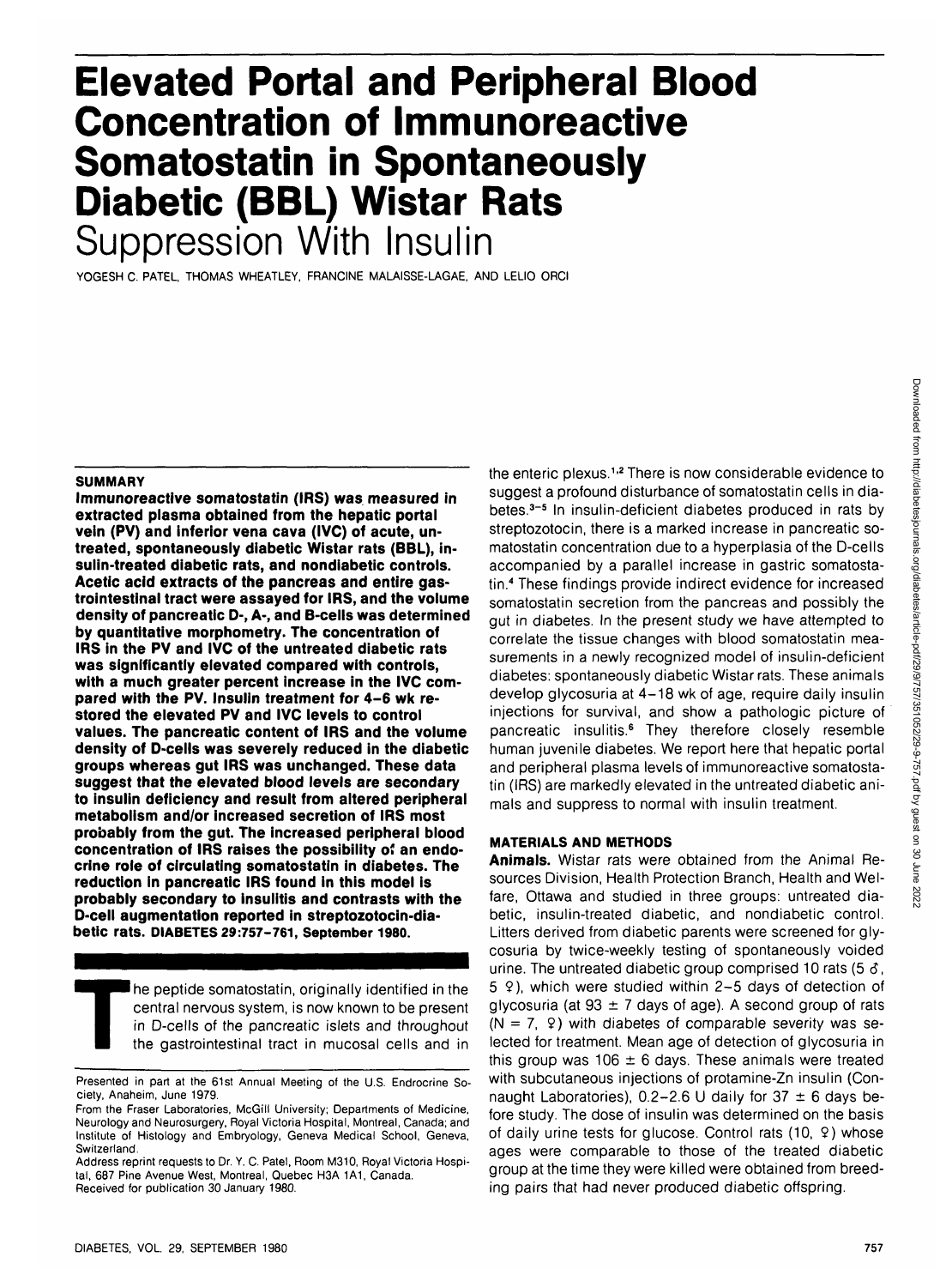## SUPPRESSION OF IRS WITH INSULIN IN BBL RATS

**Blood and tissue samples.** The treated diabetic rats were studied approximately 14 h after the last injection of insulin. Animals from all three groups in the fed state were lightly anesthesized with ether, the abdomen was opened, and blood from the hepatic portal vein (PV) and inferior vena cava (IVC) was collected at 0°C and the plasma immediately separated at  $4^{\circ}$ C and stored at  $-20^{\circ}$ C. The whole pancreas was dissected and divided longitudinally into two halves, both of which were weighed. One of the pieces was then placed in 1 M acetic acid at 0°C for hormone extraction and the other fixed in Bouin's solution for immunofluorescence studies. The stomach, jejunum, ileum, and colon were removed, cleaned of their contents by rinsing in saline, weighed, and placed in 1 M acetic acid at 0°C for extraction.

**Plasma and tissue extraction and measurement of glucose, insulin, glucagon, and IRS.** Tissue samples were extracted in 1 M acetic acid by sonication and boiling.<sup>7</sup> Plasma for measurement of IRS was extracted with 2 vol of acid-ethanol (95% ethanol; 5% 1 M HCI) in a single step procedure as previously reported.<sup>8,9</sup> Immunoreactive somatostatin was measured by a radioimmunoassay capable of detecting 1 pg IRS or 15 pg IRS/ml plasma.<sup>7-9</sup> Plasma glucose, plasma and pancreatic insulin, and glucagon were determined as previously described.<sup>4</sup> The total pancreatic content of insulin, glucagon, and IRS were calculated from the hormone concentration in the extracted portion of the pancreas and extrapolated to the whole pancreas.

**Immunofluorescent-staining techniques and morphometric analysis.** Pancreatic tissue of the body and tail of the gland was fixed in Bouin's solution, dehydrated with alcohol, and embedded in paraffin. Sections (5  $\mu$ M) were cut and stained by the indirect immunofluorescence technique with antisera to insulin, glucagon, and IRS.<sup>3-5</sup> The mean volume density (which represents an indirect estimate of the number and size of individual endocrine cells) of insulin-, glucagon-, and IRS-containing cells was measured in the first 15-20 islets encountered in immunostained sections by the point-counting method described in detail previously.<sup>10</sup> In addition, the volume density of individual islets was also measured by the point-counting method on hemaluneosin-stained sections consecutive to each group of immunofluorescent-stained sections. This double evaluation (see Table 3) permitted an assessment of the variation of the total islet mass in the different pancreases.<sup>10</sup>

**Statistical analysis.** The values obtained for each group of animals were expressed as mean  $\pm$  SEM. The unpaired student's t test was used in statistical analyses.

### **RESULTS**

**Body weight, plasma glucose, insulin, glucagon, and IRS.** Treatment of the diabetic group with insulin resulted in mean weight gain from 226  $\pm$  11.4 to 259  $\pm$  5.5 g. The mean body weight of the three groups was comparable at the time of study (Table 1). The untreated diabetic animals were severely insulin-deficient with low plasma insulin (Figure 1) and a fourfold elevation in plasma glucose concentration (Table 1). Mean IRS concentration in the PV of these rats was 486  $\pm$  61 pg/ml, being 160% of the value of 297  $\pm$  24 pg/ml found in the nondiabetic controls (Figure 1). A more striking elevation in the IRS concentration in the IVC of the untreated diabetic animals was found, the mean value of

| TABLE 1                                                     |  |  |  |  |  |
|-------------------------------------------------------------|--|--|--|--|--|
| Body weight and plasma glucose at the time rats were killed |  |  |  |  |  |

|                                        | Nondiabetic                 | Untreated<br>diabetic          | Treated<br>diabetic           |  |
|----------------------------------------|-----------------------------|--------------------------------|-------------------------------|--|
| Weight (g)<br>Plasma glucose<br>(mq/d) | $256 \pm 10$<br>$164 \pm 9$ | $268 \pm 22$<br>$615 \pm 49$ * | $259 \pm 6$<br>$298 \pm 78$ t |  |

 $*$  P < 0.01 versus nondiabetic.

**t** P < 0.025 versus untreated diabetics.

196  $\pm$  30 pg/ml being 250% of the control value of 77  $\pm$  6 pg/ml (Figure 1). Comparison of paired portal/IVC levels gave a negative transhepatic gradient with a mean value of 434  $\pm$  66% for nondiabetic controls and 291  $\pm$  44% for the untreated diabetic animals. Insulin treatment of the diabetic rats restored both the elevated PV and IVC levels to normal (Figure 1). Almost identical findings were observed for PV and IVC glucagon levels, both of which were elevated threefold in the untreated diabetic animals and suppressed to normal with insulin therapy (Figure 1).

**Pancreatic insulin, glucagon, IRS, and gut IRS.** There were no significant differences in the weights of the pancreas and gut tissues among the three groups of animals. Analysis of the pancreas for hormone content by radioimmunoassay (Table 2) showed a severe 98% reduction in insulin and a 60% decrease in IRS in the two diabetic groups. Pancreatic glucagon was reduced by 25%, but this difference was not statistically significant. Measurement of IRS in the gastrointestinal tissues showed no difference in the total gut content of the immunoreactive material in the three groups of animals (Table 2).

#### **FIGURE 1. Comparison of immunoreactive somatostatin (IRS), glucagon, and insulin levels In the portal vein and IVC of control and diabetic rats. IRS and glucagon vary inversely with Insulin. \*P < 0.01, untreated diabetic versus nondiabetic. \*\*P < 0.01, treated versus** untreated diabetic. **D** Nondiabetic, **a** untreated diabetic, **& treated diabetic rats.**

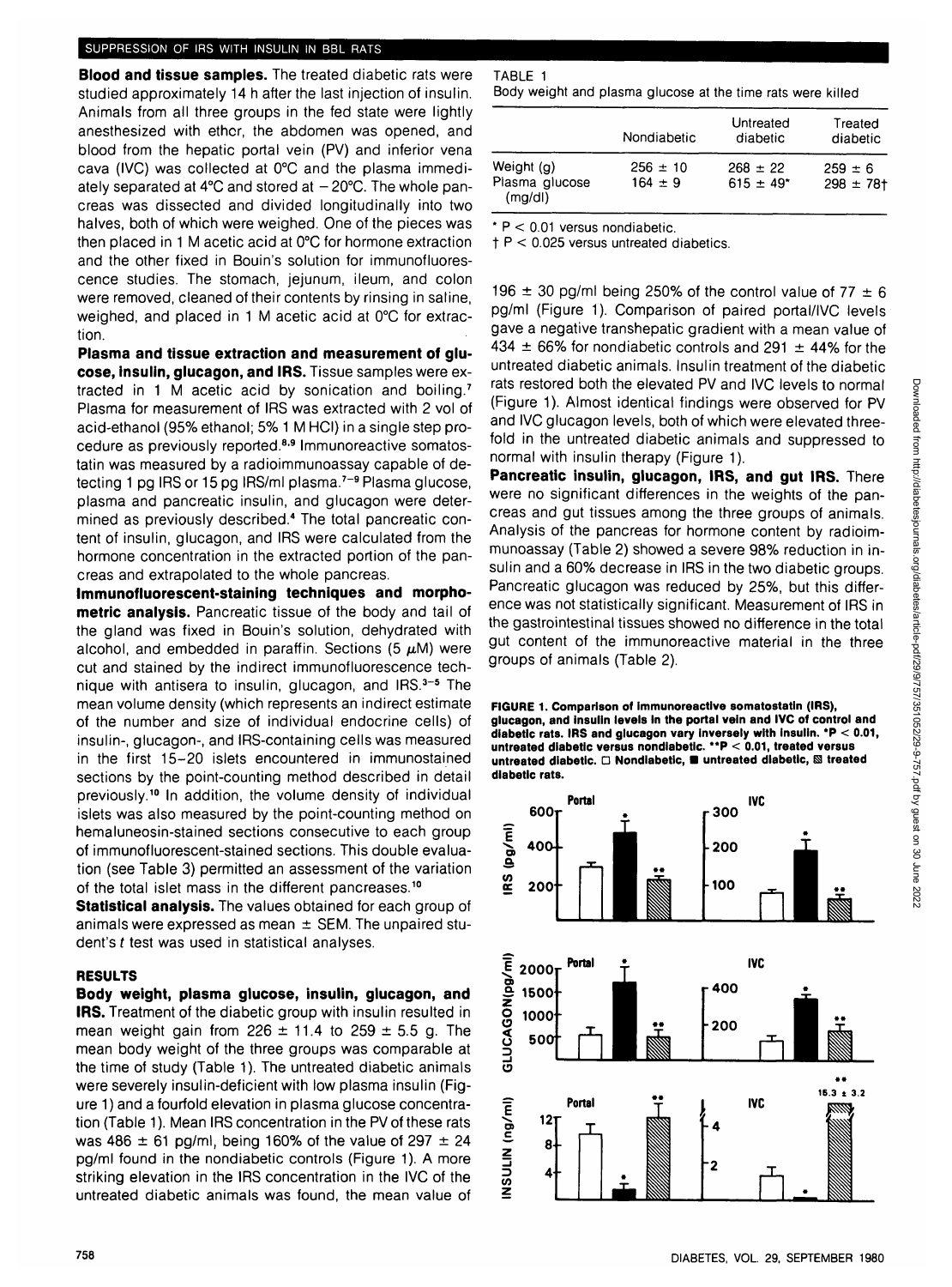TABLE 2

Insulin, glucagon, and somatostatin content of pancreas, and somatostatin content of the gut of control and diabetic rats\*

|                                   | Nondiabetic     | Untreated diabetic | Treated diabetic |  |
|-----------------------------------|-----------------|--------------------|------------------|--|
| Pancreatict insulin $(\mu q)$     | $61.8 \pm 10.1$ | $0.85 \pm 0.41$ §  | $0.13 \pm 0.11$  |  |
| Pancreatic glucagon $(\mu g)$     | $4.1 \pm 0.66$  | $3.1 \pm 0.39$     | $3.19 \pm 0.58$  |  |
| Pancreatic somatostatin $(\mu g)$ | $0.52 \pm 0.06$ | $0.22 \pm 0.03$    | $0.24 \pm 0.05$  |  |
| Gutt somatostatin $(\mu q)$       | $2.26 \pm 0.15$ | $2.11 \pm 0.09$    | $2.34 \pm 0.16$  |  |

 $*$  Mean data  $\pm$  SEM.

t Pancreatic hormone content refers to the whole organ.

 $±$  Gut includes entire stomach, duodenum, jejunum, ileum, and colon.

 $$P < 0.001$ .

**Morphology.** Examination of the islets of the diabetic rats by light microscopy showed disruption of the normal islet architecture and infiltration with large numbers of mononuclear inflammatory cells. The severity of the islet lesions was comparable in the two diabetic groups. The distribution of the islet cells as determined by immunofluorescence is illustrated in Figure 2, and showed in the diabetic rats a virtual absence of insulin-containing B-cells. Glucagon and IRS immunofluorescent cells were scattered throughout the distorted islets in contrast to their peripheral location in the normal islets. Morphometric analysis of the pancreases of the control and diabetic rats (Table 3) showed a significant  $(P < 0.01)$  98-100% reduction in the volume density of the insulin cells in both diabetic groups. Likewise, the volume density of the IRS immunofluorescent cells also showed a significant  $(P < 0.01)$  66% and 93% reduction, respectively, in the untreated and treated diabetic rats. By contrast, pancreatic glucagon cells were unchanged in the untreated diabetic animals but significantly reduced in the treated diabetic rats.

## **DISCUSSION**

The present data clearly indicate an increase in the PV concentration of IRS in insulin-deficient diabetic rats. This increase could represent increased secretion from the pancreas or gut, or both, although proof for this as well as the relative contribution of the pancreas and gut to the PV levels will require selective arteriovenous sampling. Based on indirect evidence, however, it would appear that the gastrointestinal tract is the major source of PV IRS for several reasons. First, the gut contains at least five times as much IRS as the pancreas (Table 2).<sup>11</sup> Second, a marked increase in gut IRS content has been shown to occur in chronic insulindeficient diabetes.<sup>4</sup> The lack of alteration in gut IRS in the untreated diabetic rats in the present study is probably due to the fact that the animals were studied acutely, before the tissue IRS changes, which have been shown to be time-dependent, could occur.<sup>4</sup> The marked reduction in pancreatic IRS content in both the untreated and treated Wistar rats in the present study contrasts with the augmentation in pancreatic IRS found in chronic streptozotocin-diabetic rats.<sup>3,4</sup> As shown by morphometry, the reduction is caused by loss of D-cells probably secondary to the islet inflammatory process, as is also found in virus-induced diabetes in mice.<sup>10</sup> It provides additional evidence that the gastrointestinal tract is more important than the pancreas as the source of elevated PV IRS levels in the diabetic animals in this study.

Peripheral blood concentrations of IRS in the normal rat, like those in the PV, appear to be derived mainly from gastrointestinal and pancreatic secretion with perhaps lesser contributions from other IRS-containing tissues, such as the hypothalamus and peripheral nerves.<sup>7,8,12</sup> The present finding of a 2.5-fold increase in the IVC concentration of IRS in the untreated diabetic rats suggests that peripheral plasma IRS levels are strikingly elevated in insulin-deficient diabetes. Peripheral venous IRS concentration has also been reported to be elevated in alloxan diabetic dogs, although not to the same extent as that found in the Wistar rats.<sup>13</sup> The marked negative transhepatic gradient of IRS found in the present study and reported previously<sup>8,14</sup> suggests an important role of the liver in the clearance of IRS. One explanation for the greater percent increase in IRS concentration in the IVC compared with the PV in untreated diabetic rats is diminished hepatic clearance of IRS, as suggested by the smaller transhepatic gradient in these animals, although increased extraportal production or decreased peripheral degradation of IRS are also possible. In practical terms, the present demonstration of elevated IRS levels in the IVC of insulin-deficient animals indicates that peripheral venous

TABLE 3

Volume density of insulin, glucagon, and somatostatin cells in the pancreas of control and diabetic rats

|              | Nondiabetic<br>$(N = 4)$ | Untreated diabetic<br>$(N = 5)$ | Treated diabetic<br>$(N = 5)$ |
|--------------|--------------------------|---------------------------------|-------------------------------|
| Insulin      | $0.00651 \pm 0.00034$    | $0.00012$ * ± 0.0001            | $0.0000^* \pm 0.0000$         |
| Glucagon     | $0.00124 \pm 0.00006$    | $0.00137 \pm 0.00024$           | $0.00018\dagger \pm 0.00005$  |
| Somatostatin | $0.00028 \pm 0.00004$    | $0.00009 \pm 0.00003$           | $0.00002 \pm 0.0000$          |

Mean data ± SEM.

 $*$  P  $<$  0.01 compared with nondiabetic.

 $t + P < 0.01$  compared with nondiabetic or untreated diabetic.

 $\ddagger$  P < 0.01 compared with nondiabetic.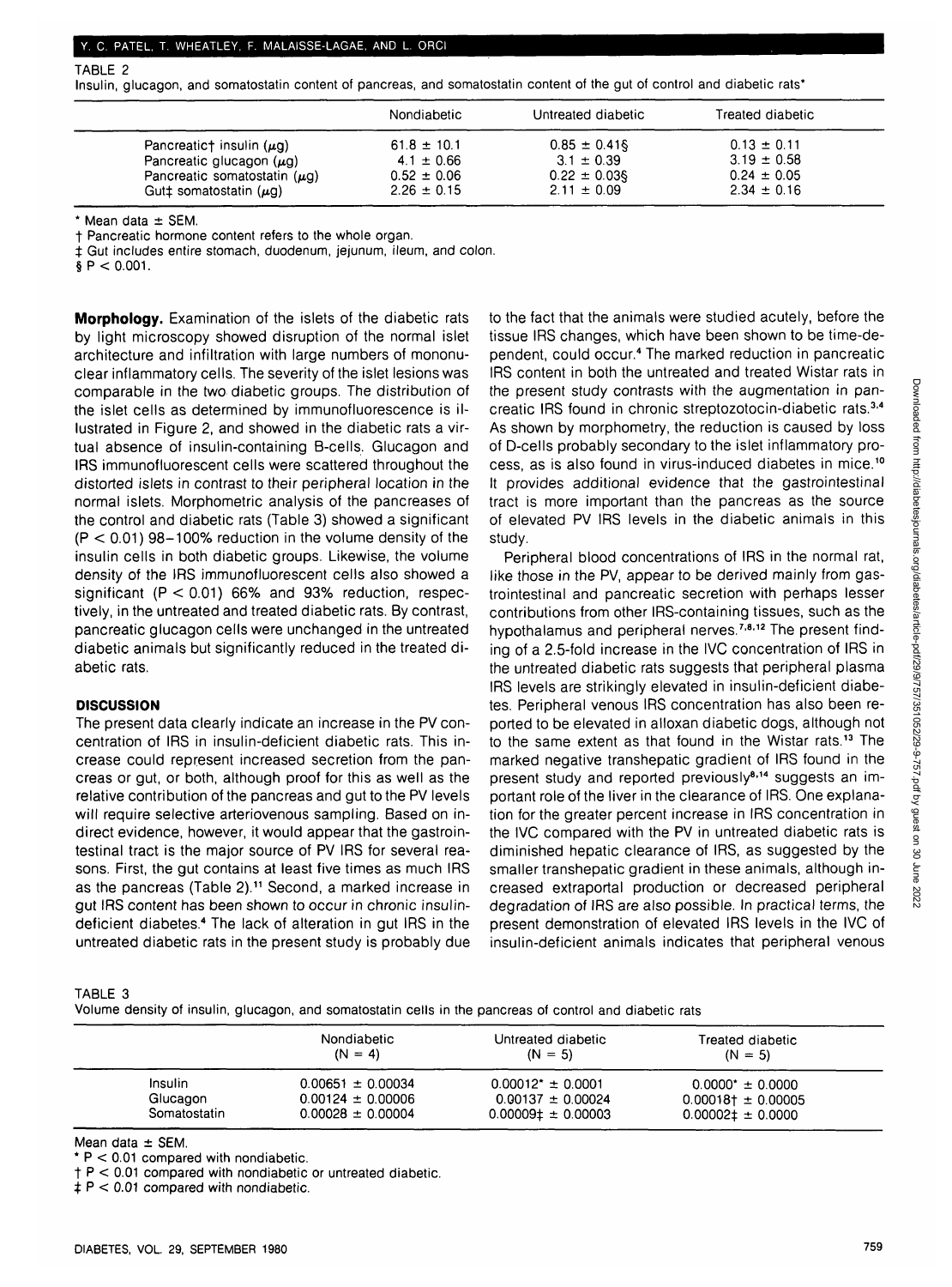

**FIGURE 2. Immunofluorescent reactions in serial sections of a control islet (left panel) and of an atrophic islet from an untreated diabetic animal (right panel). The diabetic islet Is reduced in size and is devoid of insulin immunofluorescent cells. Glucagon and somatostatin immunofluorescent cells form the bulk of the islet. The distribution of the three cell types was similar in the islets of the treated diabetic animals (not shown).(X180)**

sampling for IRS could provide a convenient means for assessing somatostatin function in human diabetes.

Our finding of a reversal of elevated PV and IVC levels of IRS to normal with insulin treatment suggests that the increases result from lack of insulin. It remains to be determined whether this effect is mediated directly by insulin or indirectly through correction of the metabolic and hormone abnormalities of diabetes, some of which (e.g., hyperglucagonemia, increased food intake, dehydration)<sup>15-17</sup> could conceivably influence the secretion and metabolism of somatostatin.

In view of the marked hyperglucagonemia found in the insulin-deficient animals, it is evident that the IRS concentration achieved in the circulation is incapable of suppressing A-cell function completely. This could be due to the fact that the inhibitory effect of somatostatin on A-cells requires a high local concentration of the peptide produced by the jux-

taposed D-cells.<sup>18</sup> On the other hand, the elevated IRS levels in the peripheral blood may account for the suppression of spontaneous growth hormone release in diabetic rats,<sup>19</sup> and together with other potential effects on distant targets,<sup>20</sup> raise the possibility of an endocrine role of somatostatin in diabetes.

#### **ACKNOWLEDGMENTS**

The authors thank Drs. J. Wong and P. Thibert, Animal Resources Division, Health and Welfare, Canada for their cooperation, S. J. Franklin for technical assistance, and M. Correia for secretarial help.

This work was supported by grants from the NIH (AM 21373 and AM 7-2213), the Canadian and Quebec MRC, the Juvenile Diabetes Foundation, and the Swiss National Science Foundation (3.120.77).